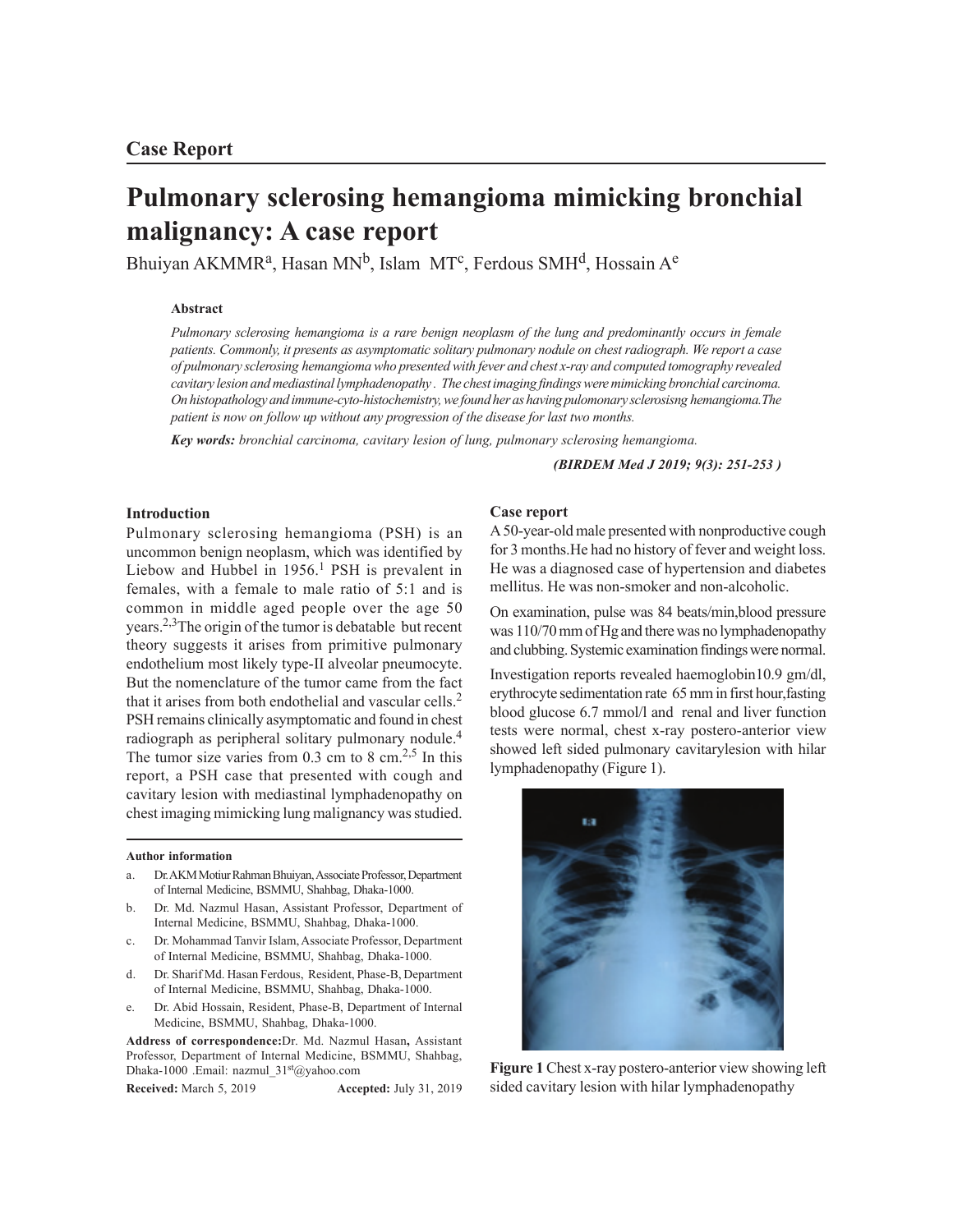

**Figure 2** Contrast enhanced computed tomography (CT) scan of chest showing a thick walled cavity in the left side of the lung field

Computed tomography (CT) scan of chest with contrast showed cavitary lesion with consolidation with mediastinal lymphadenopathy suggestive of neoplastic lesion (Figure 2).

The core biopsy from cavitary lesion of lung followed by histopathology with haematoxyllin and eosin staining showed that surface cell lining papillae and round cell within papillary cores and round sheets.The surface cells were cuboidal, resembling type-II peumocytes and were showing foamy cytoplasm, nuclear pseudo-inclusions. It had sclerotic stroma. No malignant cells were seen (Figure 3).

Immuno-cyto-histochemistry report revealed that CD34,TTF1 and CD31 were positive (Figure 4-A,B,C). All the reports were suggestive of PSH. After consultation with pulmonology and thoracic surgeon decision was made to follow up the patient as he was asymptomatic. For the last two months he was asymptomatic without any progression of the disease in the chest x-ray.



**Figure 3** Histopathological findings of the tissue taken from the cavitary lesion of lung with H&E staining showing surface cells lining papillae and round cells within papillary cores and solid sheets. The surface cells are cuboidal resembling type-II pneumocytes.



**Figure 4** Immuno-cyto-histochemistryof the tissue taken from the cavitary lesion of right lung showing: A) CD34 positive, B) TTF-1 positive and C)CD31 positive